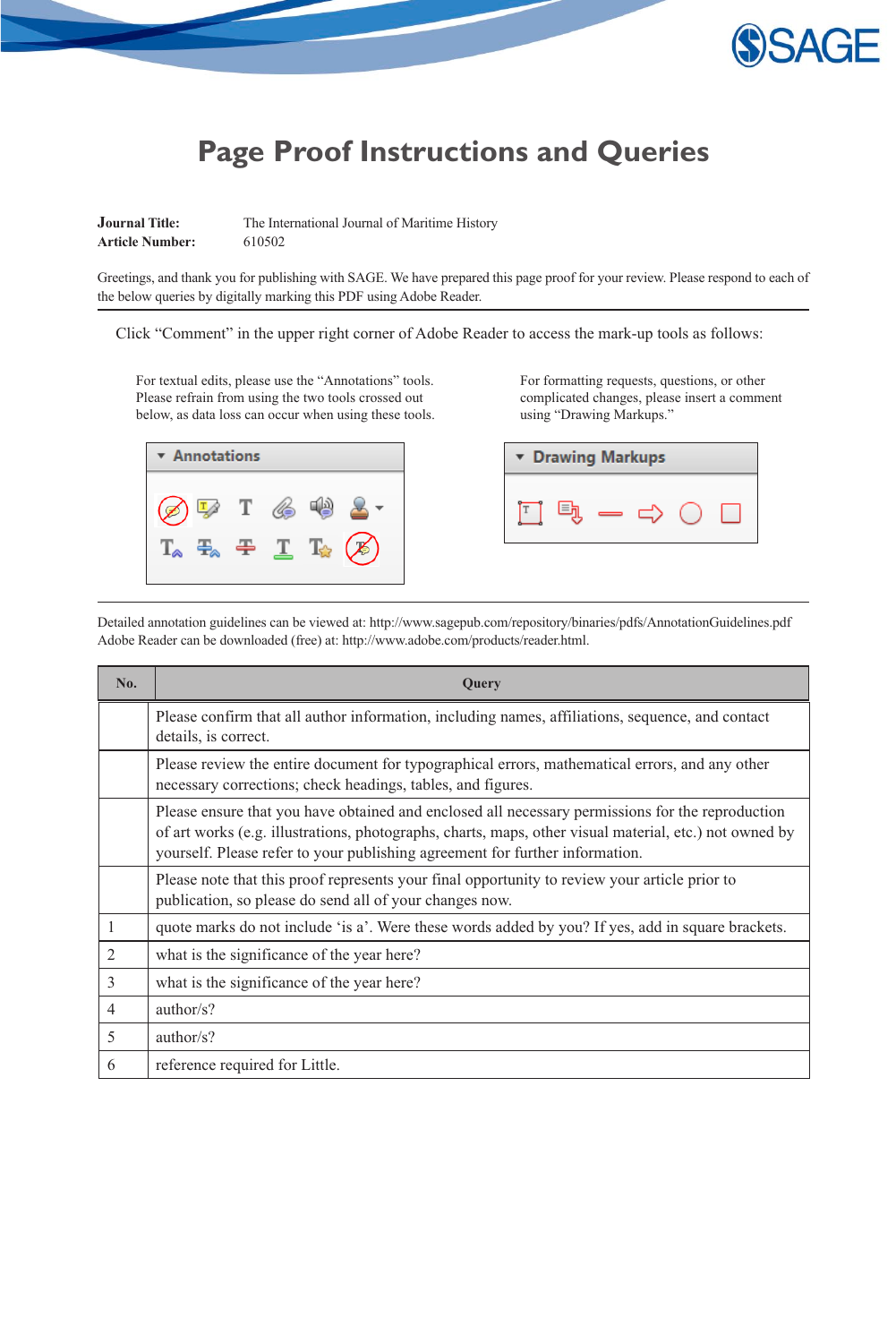

The International Journal of Maritime History  $1 - 11$ © The Author(s) 2015 Reprints and permissions: sagepub.co.uk/journalsPermissions.nav DOI: 10.1177/0843871415610502 ijh.sagepub.com



# **The 'Yellow Danger'? Global forces and global fears in the North Sea and beyond (1600–1950)**

# **Matthias van Rossum**

# **Global fears**

In February 1926, the editors of *De Uitkijk*, the journal of the seamen's section of the social-democratic transport workers' union in the Netherlands, agitated on the issue of international competition between sailors in the article 'De Chineezenstroom' – which can be translated as 'the stream of Chinese'.1 Confronted with increased recruitment of Chinese, Indian and Indonesian sailors to the Dutch merchant fleet, the Centrale Bond van Transportarbeiders (CBTA) initiated a racist campaign against the presence of Chinese sailors on Dutch ships later that year.2 The article opened up with the claim that 'Dutch shipping companies intentionally increased the unemployment of Dutch sailors!'.3 Despite the 'courage and perseverance' of Dutch sailors during the 'tough [First World] War years', the article contended that 'Dutch sailors were laid off and hundreds of Chinese were put in their place as cheap labour'. The editors continued with a long complaint against the 'approximately four thousand Asians on the Dutch fleet, depriving four thousand Dutch sailors, with thousands of family members, of their means of subsistence'. Chinese sailors were singled out as being dangerous and unreliable, claims that were supported with references to fights, opium use and refusals to work.

<span id="page-1-1"></span>3. 'De Chineezenstroom', *De Uitkijk* (6 February 1926), 1. The article referred to 'Hollandsche reeders' and 'Hollandsche zeelieden'.

#### **Corresponding author:**

Matthias van Rossum, International Institute of Social History and Leiden University, PO Box 2169, 1000 CD Amsterdam, Cruquiusweg 31, 1019 AT, The Netherlands.

Email: [matthiasvr@gmail.com](mailto:matthiasvr@gmail.com)

<span id="page-1-0"></span><sup>1.</sup> 'De Chineezenstroom', *De Uitkijk* (6 February 1926), 1–2. All quotes in this paper have been translated from Dutch to English, unless stated otherwise.<sup>[\[AQ: 4\]](#page-0-0)</sup>

<sup>2.</sup> *Het Kleurlingenvraagstuk op de Nederlandsche vloot* (Rotterdam, 1927). Matthias van Rossum, *Hand aan Hand (Blank en Bruin). Solidariteit en de werking van globalisering, etniciteit en klasse onder zeelieden op de Nederlandse koopvaardij, 1900–1945* (Amsterdam, 2009), 128–30.[\[AQ: 5\]](#page-0-1)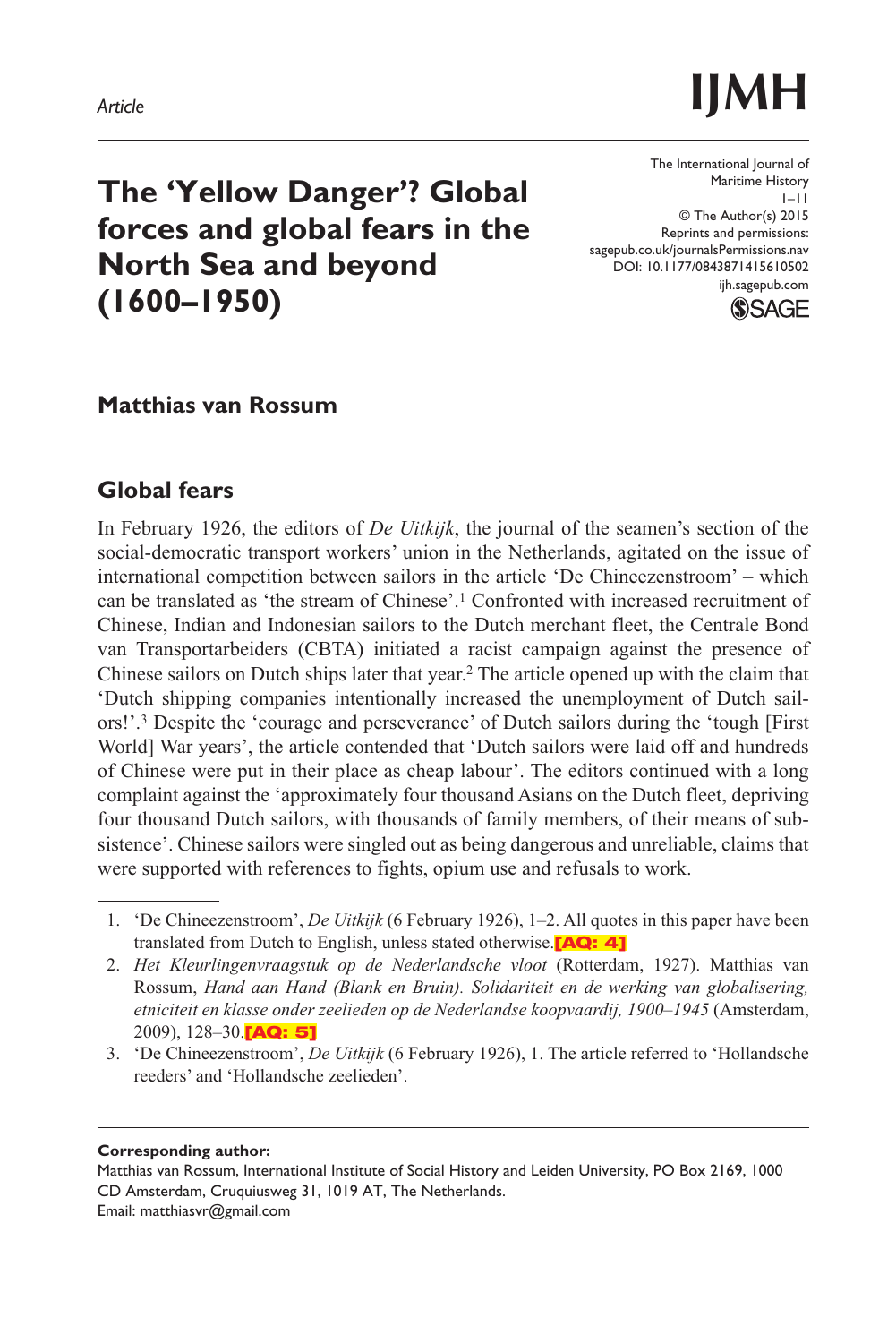Towards the end of the year, the union journal agitated with an even stronger tone in the front page article 'The Yellow Danger'.4 It claimed that the 'question of the Chinese on the Dutch fleet was growing', complaining not only about the employment of Chinese sailors, but also about their presence in Dutch port cities. They were, using a Dutch metaphor, 'locked in boarding houses like herrings', resulting in 'shockingly unhygienic situations' with 'a severe danger of fire and infection'. Furthermore, the editors warned, there was the 'danger of infecting white people in the gambling mania and love for opium of the Chinese'. In a tone dripping with irony, the editors explained why the Dutch shipowners were to blame:

They have brought the Chinese on their ships, they have brought them in the port cities as a [labour] reserve, out of pure love for the fatherland and ... for the Dutch sailor.

You see, the white sailor is physically less capable to sail in the tropics than the Chinese. The shipowner is, really, not concerned with the financial benefits. The only thing that made him do this, was the love for – or, as you wish, the pity with – the Dutch sailor.

Of course, after the honest shipowner had tried everything, no other options were left then, in the interest of the white sailor, to spare him the misery at sea and ... leave him unemployed.<sup>5</sup>

The Dutch social-democratic sailors' union, just as historians would later do, portrayed the internationalisation of maritime labour markets in the 1920s as a unique moment; as one of the first occasions when Asian and European sailors were confronted with each other.6 This was accompanied with more or less racist arguments about (perceived) physical differences between European and Asian sailors. The editors of *De Uitkijk* argued that Europeans were less well suited for work 'in the tropics'. Similarly, British labour unions argued that Asian sailors were less able to work in cold climates.

More importantly, many of the European sailor organisations claimed it was problematic how Asian sailors were used to frustrate the attempts of the European labour movement to improve working conditions. Already, in 1911, the editors of *De Uitkijk* stated that:

<span id="page-2-0"></span>'the Chinese' is a 'social being, who as a human still had to be brought to being human. They are only hungry for money and for their own gain, and they let themselves be used, ignorant and joyful, to oppose and damage the interests of the European worker.<sup>'7</sup> [\[AQ: 1\]](#page-0-2)

Although the explicit racism of the Dutch seamen's union was not repeated everywhere, both the sense of a new moment of global competition and the fear of non-European sailors were European-wide phenomena. The editors of *De Uitkijk* referred to Asian sailors as being used as a 'labour reserve' in 1926. The CBTA, together with British unions,

<sup>4.</sup> 'Het gele gevaar', *De Uitkijk* (19 November 1926), 1.

<sup>5.</sup> 'Het gele gevaar', *De Uitkijk* (19 November 1926), 1.

<sup>6.</sup> Gopalan Balachandran, *Globalizing Labour? Indian Seafarers and World Shipping, c.1870– 1945* (New Delhi, 2012).

<sup>7.</sup> 'Het gele gevaar!', *De Uitkijk*, 3, No. 31 (November 1911), 1.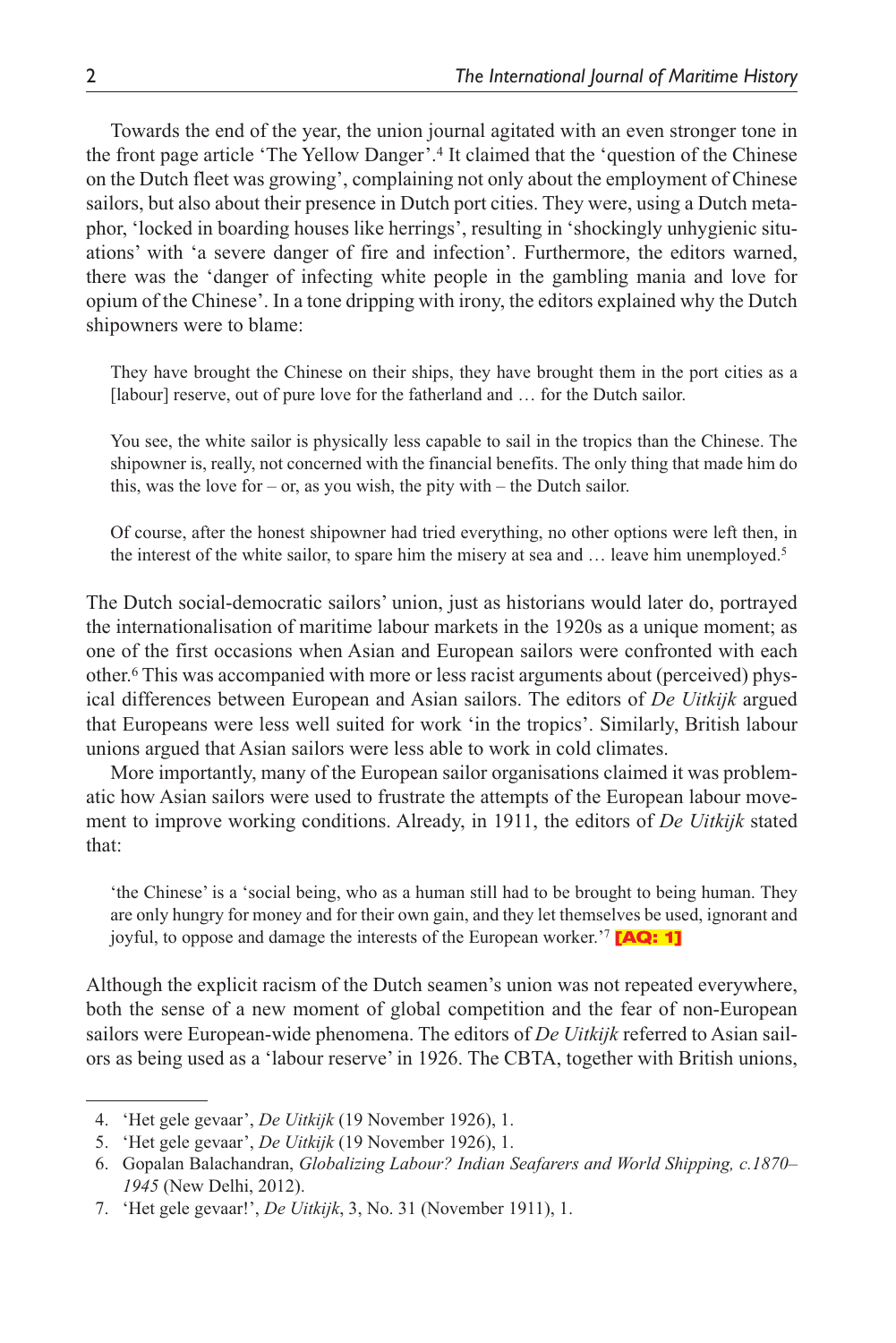made the 'Asian sailors question' an issue within the International Transport Workers' Federation. There it was concluded that 'the employment of non-European crews under the present conditions must be condemned and withstood'. Of course, it was recognised that 'non-European seamen have a right to equal working conditions and treatment as all other seamen', but just as important was the argument that 'non-European crews are used by the shipowners, contrary to the interests of the crews themselves, to debase wages, and in case of necessity as blacklegs in the struggle against the seamen's unions and their demands'.8

#### **Globalisation in perspective**

The statements in journals and reports presented a clear picture: increased globalisation in shipping and maritime labour markets would have created a unique situation in which European and Asian workers were for the first time confronted with each other. In this confrontation, cheap Asian sailors were used by shipowners as a labour reserve with the intention of depressing wages and undermining European workers' organisations. Amongst European seamen's unions, the dominant reaction seems to have been a racist fear of being overrun and replaced.9 For Asian sailors, it has been argued that they, as lascars, remained in a 'coolie'-type of labour relationship until they increasingly organised and transformed themselves from 'coolies' into 'workers' through a series of strikes in the late 1930s.10

This moment, however, was not as unique as presented in this picture. The 1920s, or even the 1910s, were not the first instances in which connections were created between different labour markets around the world, and seafarers from different continents were confronted with each other. Maritime trade connected the world several centuries before unions started their campaigns against Chinese sailors. Over the course of the sixteenth to the eighteenth centuries, the connection between Asia and Europe had slowly intensified through the increasing volume of direct shipping between the continents.

The dominance of European maritime power and the link between European overseas expansion and the opening up of direct seaborne connections between Europe and Asia might lead to the explanation, as has often implicitly been assumed, that European expansion resulted in the development of maritime labour markets in Asia. This was not the case, however. In Asia, just as in Europe, maritime labour markets had developed well before the arrival of European merchants in the Indian Ocean. Wage labour seems to have been the most common way to organise maritime labour in both regions.11

9. Van Rossum, *Hand aan Hand*; H.J.J. Wubben, *Chinezen en ander Aziatisch ongedierte: Lotgevallen van Chinese immigranten in Nederland 1911–1940* (Zutphen, 1986); Leon Fink, *Sweatshops at Sea. Merchant Seamen in the World's First Globalized Industry, from 1812 to the Present* (Chapel Hill, 2011).

<sup>8.</sup> 'Report on the employment of non-European labour on European ships', *Newsletter of the ITF*, 8, No. 10 (October 1930), 110–12.

<sup>10.</sup> Balachandran, *Globalizing Labour?*, 263.

<sup>11.</sup> Matthias van Rossum, 'The Rise of the Asian Sailor? Inter-Asiatic Shipping, the Dutch East India Company and Maritime Labour Markets (1500–1800)', in Sabyasachi Bhattacharya, ed., *Towards a New History of Work* (New Delhi, 2014), 180–213.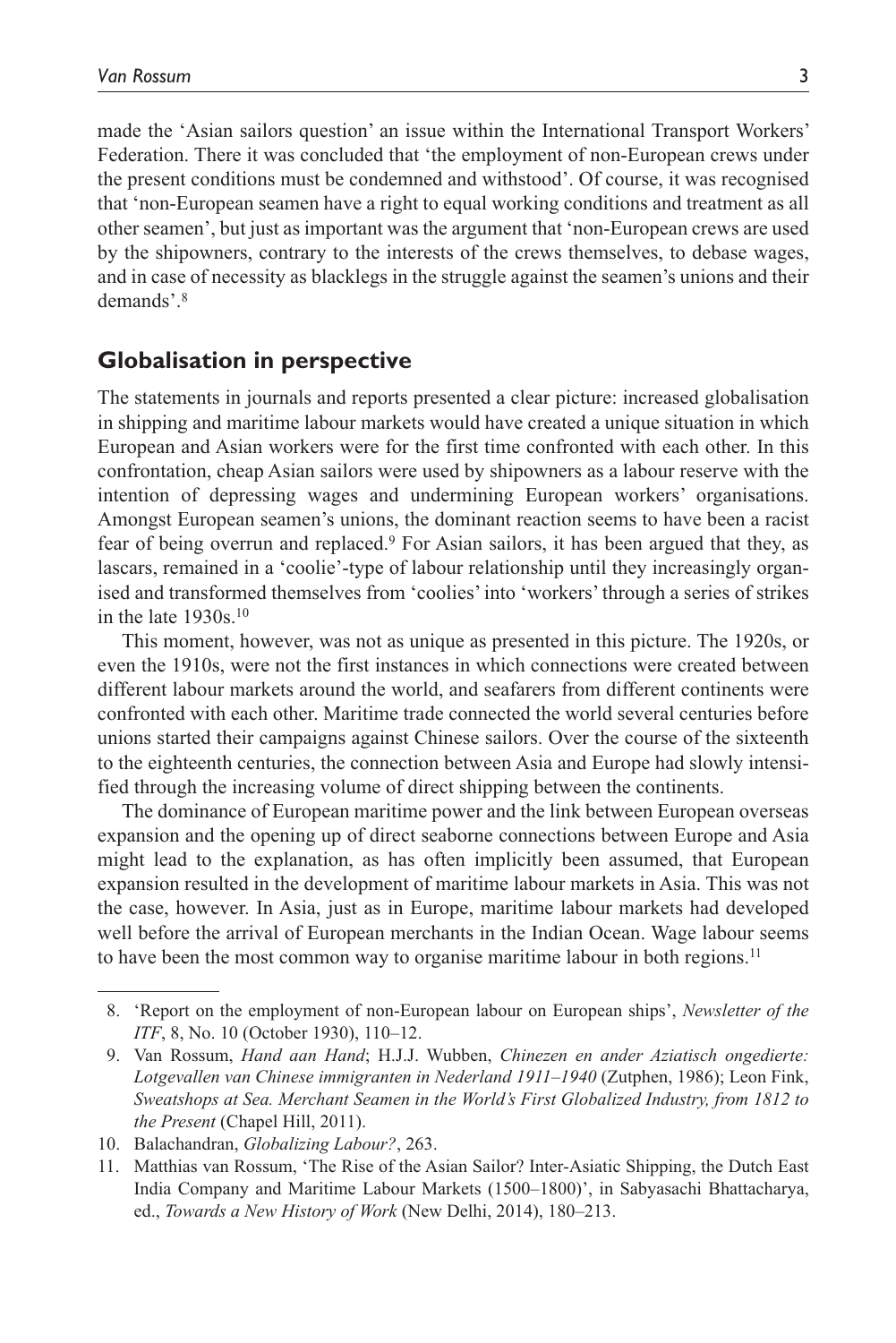Increasing intercontinental shipping resulted in entanglements between European and Asian maritime labour markets. Ever since direct shipping routes between Europe and Asia had opened up, these maritime worlds had been related. This did not completely determine, however, *how* these worlds would be related. This article will explore how these global connections shaped encounters between European and Asian sailors on (intercontinental) shipping in and from the North Sea region, and how it affected the positions and reactions of its workers. Such questions are important, as the North Sea region did not develop in isolation. Encounters between European and Asian sailors in the 1920s, therefore, can only be understood through the way they were shaped by global developments long before the twentieth century.

This article will analyse the long-term developments by looking at three elements: first, the changing connections between European and Asian maritime labour markets; second, the changing nature of European and Asian maritime labour markets and its influence on the position of sailors; and third, the changing relations between European and Asian sailors and their effects on reactions and interactions in a globalising maritime labour market.

#### **From Europe to Asia – and back**<sup>12</sup>

The maritime labour markets of Europe and Asia became increasingly entangled from 1500 onwards. This was not a one-sided process that radiated from Europe outwards. The internationalisation of labour markets developed independently in different parts of the maritime world. For early modern Europe, three regions have been distinguished by the way their maritime labour markets functioned.13 First, there were regions where maritime labour was employed through the international recruitment of 'free' labour, as best exemplified by the Dutch Republic's use of sailors from northwest Europe.<sup>14</sup> Second, there were regions where sailors were mainly employed from within 'national' boundaries, sometimes with small augmentations of international labour. This was the case in Denmark, France, England and Spain, where recruitment was mainly free, except during wartime. Third, there were regions where both free and unfree recruitment took place from within and without 'national' borders, to be found mainly in the Baltic and Mediterranean regions.<sup>15</sup>

Similar recruitment patterns developed in Atlantic shipping. In the Atlantic, however, perhaps due to the long distances involved, the levels of international recruitment were higher than in European shipping, especially for vessels sailing from northern European ports in Denmark, Hamburg, Prussia and Bremen.16 French, Spanish and English vessels

<sup>12.</sup> This paragraph can also be found in the chapter 'Changing tides – maritime labour relations in Europe and Asia' (see 'Author note').

<sup>13.</sup> Jelle van Lottum, Jan Lucassen and Lex Heerma van Voss, 'Labour markets and national identity, 1600–1850', in Richard W. Unger, ed., *Shipping and Economic Growth 1350–1850* (Leiden, 2011), 309–52.

<sup>14.</sup> Jelle van Lottum, *Across the North Sea. The impact of the Dutch Republic on international labour migration, c. 1550–1850* (Amsterdam, 2007), 136–7.

<sup>15.</sup> Van Lottum, Lucassen and Heerma van Voss, 'Labour markets', 336–8.

<sup>16.</sup> Matthias van Rossum, Lex Heerma van Voss, Jelle van Lottum and Jan Lucassen, 'National and International Markets for Sailors in European, Atlantic and Asian Waters, 1600–1850',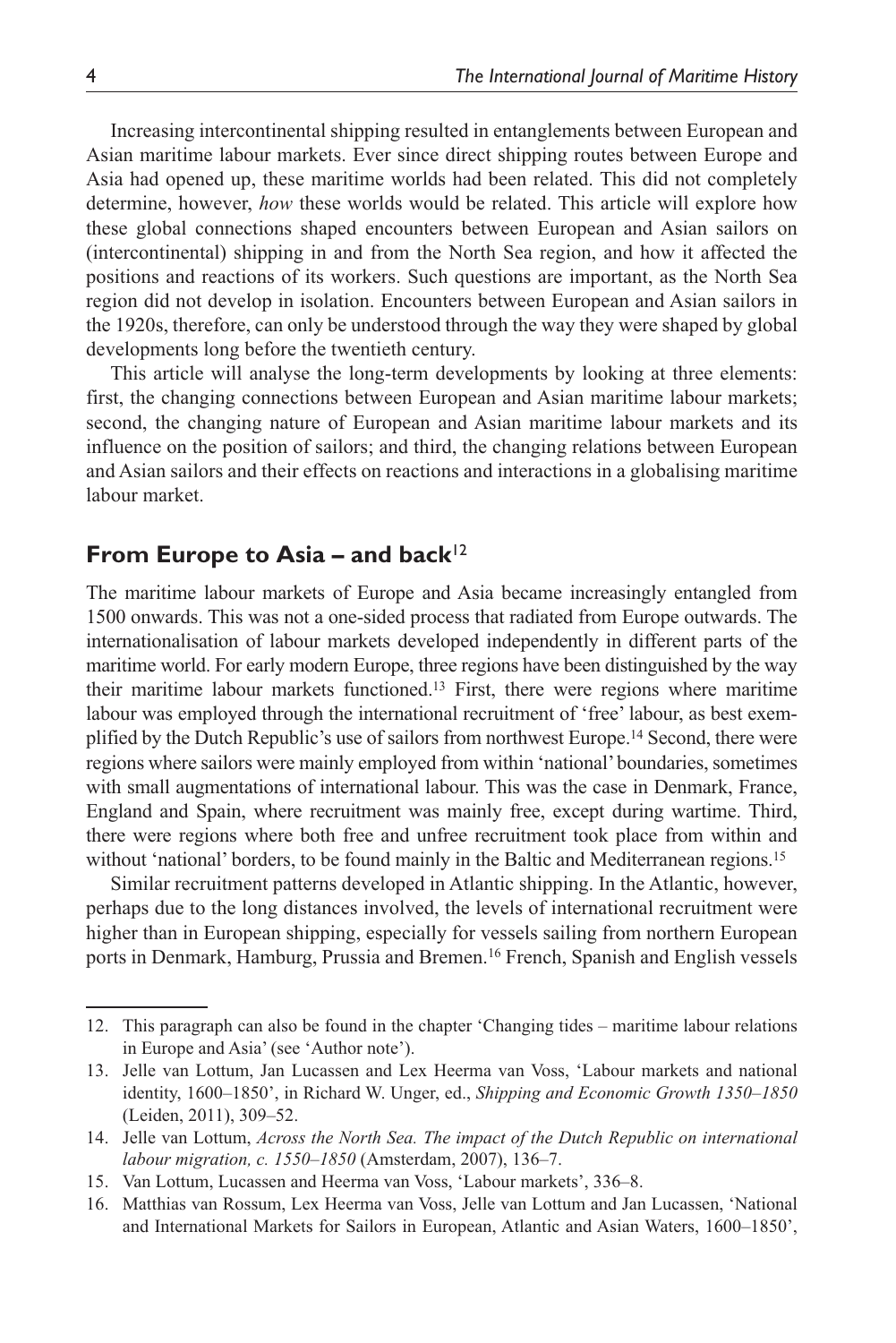were often still manned with 'nationals', but here as well there tended to be more nonnatives on board. National regulations, such as the English Navigation Acts (from 1651) and laws for the Spanish Carrera de Indias (1658), officially limited the number of 'foreign' sailors that Spanish and English shipowners were allowed to employ aboard their ships. These regulations were often ignored or circumvented in practice, leading to the recruitment of Portuguese, Italian, Flemish, Dutch and German sailors.17 Shipping in the Atlantic was marked by another important development. Besides the international recruitment of 'white' European and American sailors, there was increasing recruitment of crew members of African or African-American origin. Sometimes these sailors were slaves working for their owners aboard ship; for example on vessels from the Caribbean, North America and Brazil.18 Often they could be free 'black' men, sometimes freed slaves, earning a living with maritime work on the Atlantic.<sup>19</sup>

Developments in maritime Asia did not, as could be argued for the Atlantic, only result from European expansion and developments in European shipping. Recruitment of maritime labour from beyond ethnic or national (group) boundaries was not an exclusively European phenomenon, but seems to have been common in Asia as well. Before the arrival of the Portuguese, the VOC and other European trading companies, traces of internationalisation in Asian maritime labour markets are difficult to find, leaving much scope for future research among scant sources. Nevertheless, the various regions of maritime Asia were obviously connected by intensive long-distance shipping long before the arrival of Europeans. There is evidence that the same can be said for the maritime labour markets. Recent studies indicate that shipping with crews of mixed origin was a common phenomenon in Asia, especially in long-distance trades and the regional routes of the Indonesian archipelago and Indian Ocean.20

The maritime labour markets of Europe and Asia were related from the moment that structural maritime connections between the two regions came into existence. With European maritime expansion, however, maritime labour markets throughout the globe increasingly became entangled. The changing character of the relations between these markets can be roughly divided into five stages. Partly overlapping, these stages range from more or less separate maritime worlds around 1500 to almost completely interconnected markets. The stages are:

in Maria Fusaro and Amelia Polonia, eds., *Maritime History as Global History*, Research in Maritime History, 43 (St. John's, 2010), 47–72, at 57.

<sup>17.</sup> Marcus Rediker, *Between the Devil and the Deep Blue Sea: Merchant Seamen, Pirates and the Anglo-American Maritime World, 1700–1750* (Cambridge, 1987), 19–20, 80; Pablo E. Pérez-Mallaína, *Spain's Men of the Sea: Daily Life on the Indies Fleet in the Sixteenth Century* (Baltimore, 1998), 56–7. The opposite occurred as well: see Andrew Little with his work on British sailors on board Dutch men-of-war in the seventeenth century **[\[AQ: 6\]](#page-0-3)** 

<span id="page-5-0"></span><sup>18.</sup> W. Jeffrey Bolster, *Black Jacks. African American Seamen in the Age of Sail* (London, 1997), 22–3; Emma Christopher, *Slave Ship Sailors and their Captive Cargoes, 1730–1807* (Cambridge, 2006), 84–6.

<sup>19.</sup> Christopher, *Slave Ship Sailors*.

<sup>20.</sup> Van Rossum, 'The Rise of the Asian Sailor?'; Van Rossum, Heerma van Voss, Van Lottum and Lucassen, 'National and International Markets'.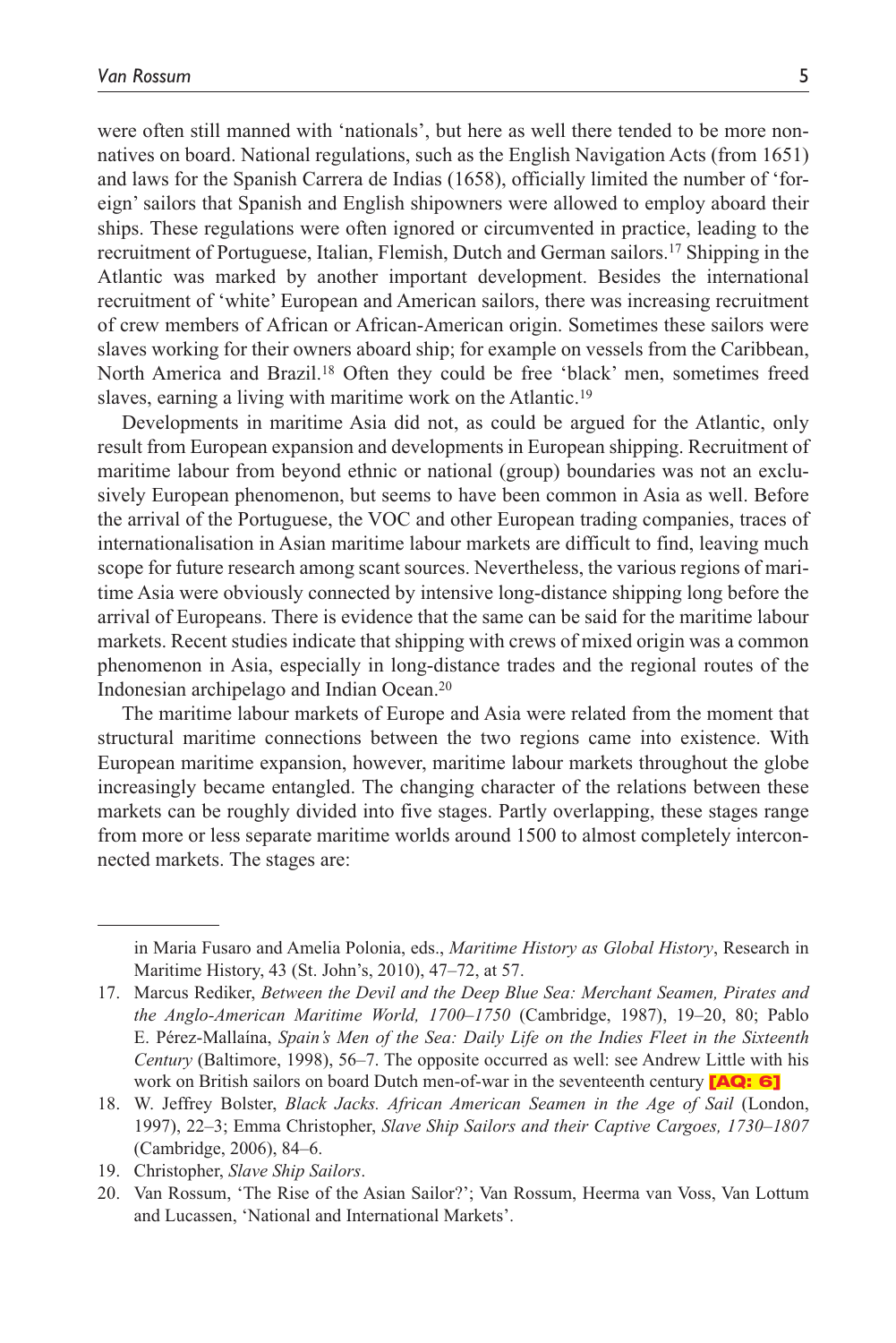- A. Before 1500: almost entirely separate labour markets in maritime Europe and maritime Asia;
- B. 1500–1750: increasing connection between Asian and European maritime labour markets as a result of the introduction of European labour supply and demand into Asian maritime labour markets. European and Asian markets became intertwined *in* Asia; only very small numbers of Asian slaves and sailors reached Europe, mainly through Portuguese shipping;
- C. 1700–1800: increasing integration in intercontinental shipping between Asia and Europe, especially from the early eighteenth century onwards, through the recruitment of Asian sailors for shipping from Asia to Europe by the East India Companies, and the settlement of Asian sailors in, especially, London; the VOC was rather late in employing Asian sailors for intercontinental shipping and put up barriers against the settlement of Asian sailors in the Dutch Republic;
- D. 1800/1830 onwards: increased and accelerated internationalisation of the recruitment of maritime labour in shipping in Asia (from the late eighteenth century onwards) and in intercontinental shipping (from the 1830s onwards), the simultaneous breakdown of barriers to the employment of 'foreign' crews, and increased regulation of colonial recruitment, ensuring the supply of (increasingly cheap) Asian maritime labour;
- E. 1870/1890 onwards: near complete integration of the European and Asian maritime labour markets, and the movement and widespread settlement of Asian and European sailors in both Asia and Europe.<sup>21</sup>

## **Changing labour, changing relations**

Although marked by strong linguistic and cultural variations and differences, the increasingly connected maritime worlds of Europe and Asia shared some things in common. In the long run, however, global developments gradually reshaped maritime labour markets in Europe and Asia, and drove apart the positions of its workers, thus creating strong differences and inequalities between Asian and European sailors. This change was composed of three key elements. First, the initial situation in which both regions were characterised by more or less casual maritime labour markets. Second, the improving position of European (or Western) maritime labour through tighter regulation of recruitment and better welfare provision, combined with the increasing impact of labour organisation. Third, a simultaneous decline in the position of Asian (or non-Western – especially 'colonial') maritime workers because of increasing control, mediation and coercion in their recruitment and employment.

<sup>21.</sup> Numbers on the amount of Asian and European sailors on European merchant fleets are available in Matthias van Rossum, *Werkers van de wereld. Globalisering, arbeid en interculturele ontmoetingen tussen Aziatische en Europese zeelieden in dienst van de VOC, 1600–1800* (Hilversum, 2014), beginning of chapter 3.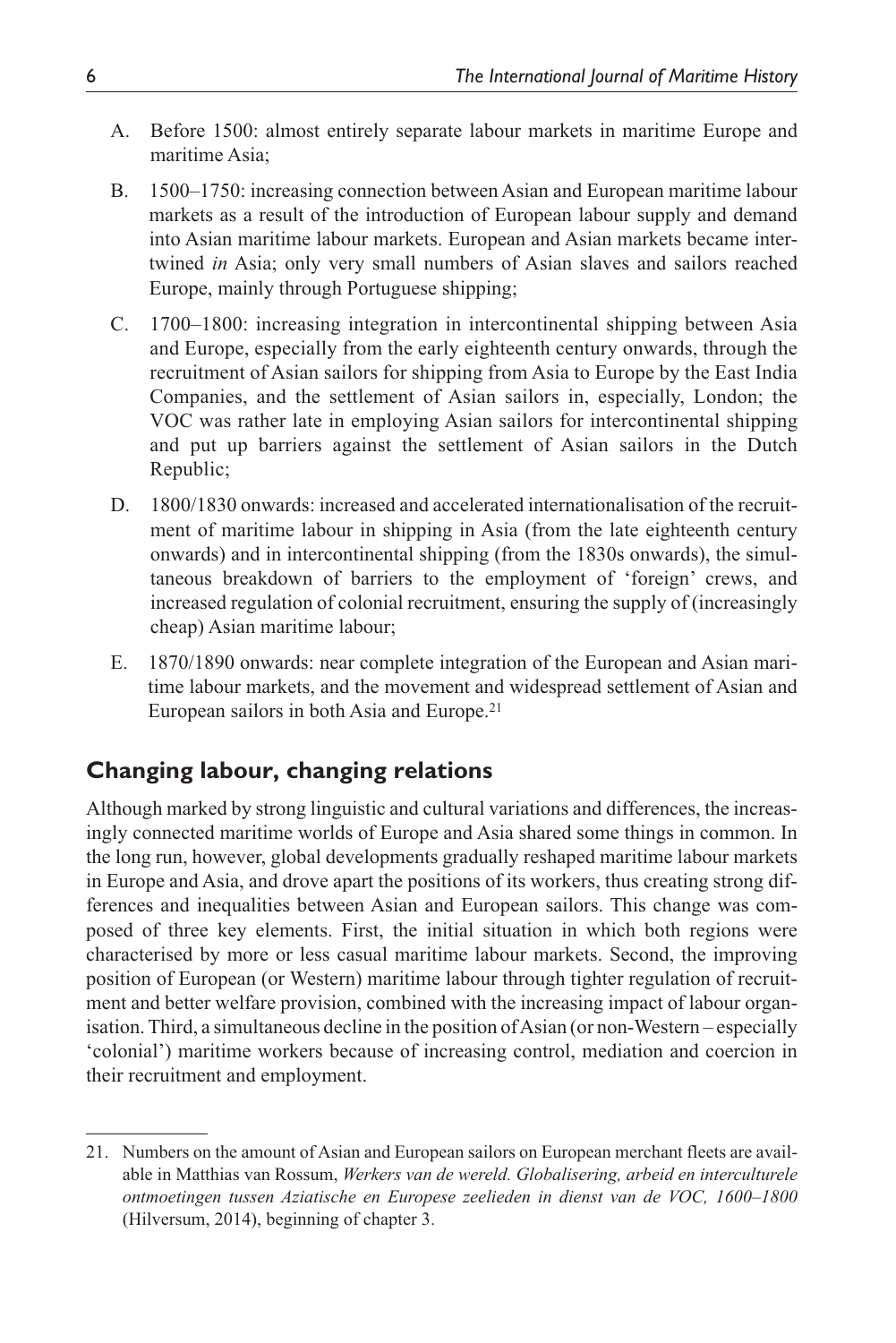From early on, labour in long-distance shipping seems to have been characterised by waged labour and internationalisation.22 As one of the first global companies with investment in shipping within Asia – the so-called 'country trades' – as well as shipping between Europe and Asia, the VOC serves as an interesting case, highlighting the spread of wage labour markets. The VOC found it rather easy to recruit sailors in various Asian regions. In different periods, the company recruited in and around Java, Formosa (present day Taiwan), Malacca, the Coromandel and Malabar coasts, Bengal and Surat.<sup>23</sup> It employed these sailors on contracts, sometimes for as long as three years or more. By the time the VOC operated in maritime Asia, Asian sailors often referred to themselves – on ships of European companies, but also explicitly on Asian ships – as being 'hired' men, having 'engaged in the service' of a captain, etc.<sup>24</sup>

Other European companies and private traders, as well as Asian merchants, engaged crews throughout maritime Asia. Crews of Chinese vessels in the Indonesian archipelago, for example, could consist of Chinese and Javanese sailors. Javanese sailors could be found on ships from India and elsewhere. Not much is known (yet) about recruitment in early modern Asia, but the available evidence seems to indicate a situation in the labour market that was marked more by casual than by heavily mediated solutions. Recruitment was often by voyage, and conflicts arose when payment or the time or place of discharge seemed contrary to agreement.25 Asian sailors could be hired as individuals, possibly directly by European or Asian ships' officers, being engaged mainly for wages. This seems to have been the case in Surat as well as in Bengal, Malacca, Batavia and other parts of Java.26 Wage levels for European and Asian sailors were comparable, and their bargaining positions did not show strong differences – and were sometimes more favourable for Asian sailors.27

This all changed rapidly from the early nineteenth century onwards. Increased European colonial interference in Asian societies and especially Asian labour markets resulted in changing recruitment patterns, weaker bargaining positions, lower wages and deteriorating working conditions for Asian sailors. Diverging wages, and therefore diverging labour costs, drastically altered the relationship between European and Asian sailors. Colonial intervention in labour markets compromised the independence of Asian

- 24. Van Rossum, 'The Rise of the Asian Sailor?'
- 25. See for example the conflict preceding the mutiny on an Asian vessel in 1784: Van Rossum, *Werkers van de wereld*, 360–2.
- 26. Van Rossum, *Werkers van de wereld*.

<sup>22.</sup> See for example: Paul C. van Royen, Jaap R. Bruijn and Jan Lucassen, eds., *'Those emblems of hell'? European Sailors and the Maritime Labour Market, 1570–1870* (St. John's, 1997); Van Lottum, *Across the North Sea*; Van Rossum, *Werkers van de wereld*; Van Rossum, 'The Rise of the Asian Sailor?'.

<sup>23.</sup> Van Rossum, *Werkers van de wereld*; Matthias van Rossum, 'A "Moorish world" within the Company. The VOC, maritime logistics and subaltern networks of Asian sailors', *Itinerario: International Journal on the History of European Expansion and Global Interaction*, 36, No. 3 (2012), 39–60.

<sup>27.</sup> M. van Rossum, 'Claiming their rights? Indian sailors under the Dutch East India Company (VOC)', in Maria Fusaro, Bernard Allaire, Richard Blakemore and Tijl Vanneste, eds., *Labour, Law and Empire* (London, 2015), 263–7.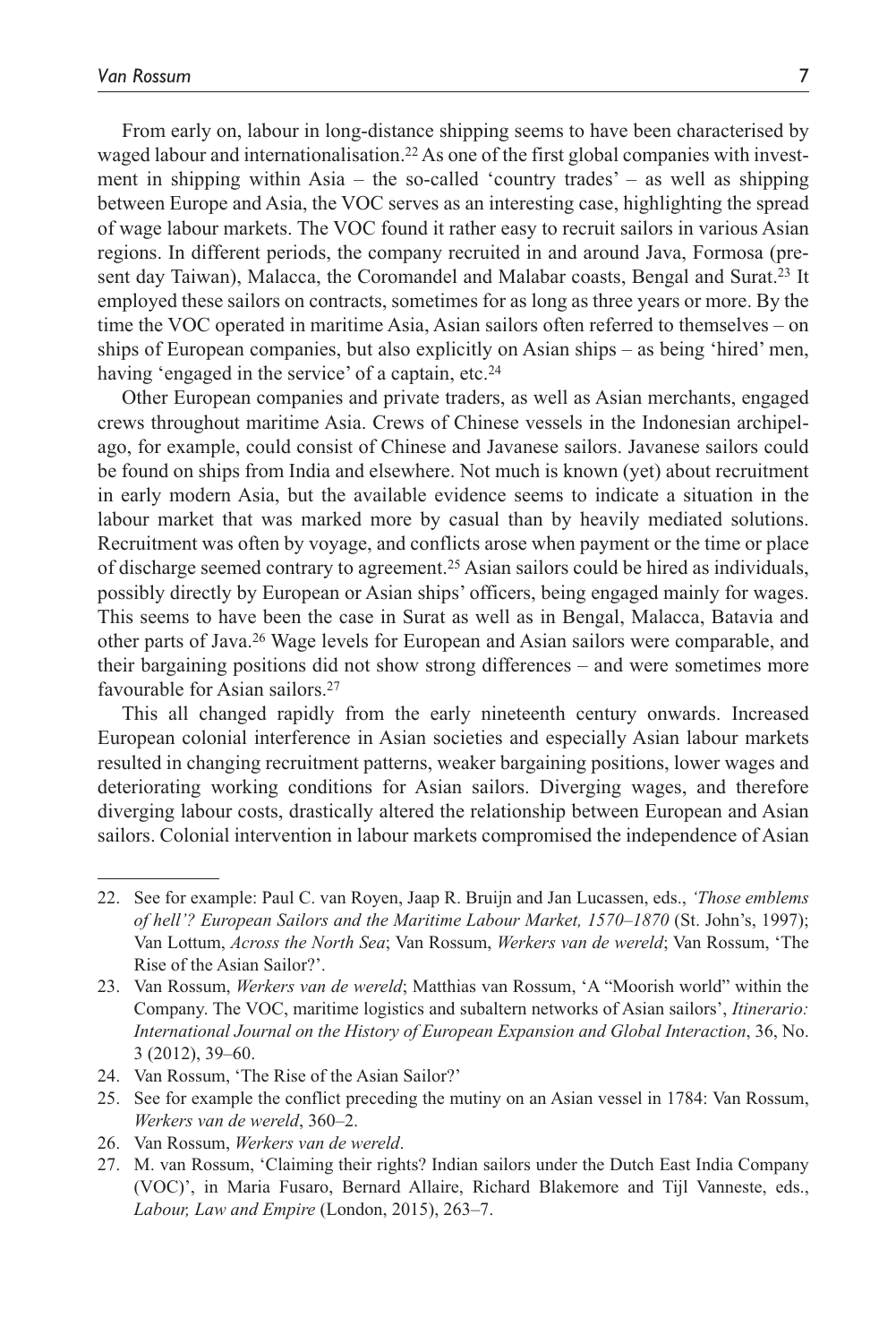sailors and bolstered the position of employers and intermediaries and, consequently, their control over the work force.<sup>28</sup>

On the rapidly expanding British merchant fleet, for example, Asian sailors were required to be engaged under so-called 'Lascar Articles' from the 1820s onwards. These agreements contained very distinctive conditions, including contracts extending to several years, and strict prohibitions against being discharged in Britain. Furthermore, recruitment practices in British India were re-organised through (colonial) recruitment offices, reinforcing the employers' interests. Simultaneously, colonial maritime employers were successful in 'reinventing "traditional" recruitment practices' to exert control of their (colonial) labour force, producing traditions that had not been around in this form during the 'more than two centuries [in which] "lascars" had been employed on European vessels'.29 Thus, under the growing influence of colonialism in the early nineteenth century, maritime recruitment patterns in Asia seem to have changed from 'casual' to 'mediated'.

This is the process by which Asian sailors were transformed from 'workers' into 'coolies' (or lascars). This chapter of the story, occurring before Balachandran's history of the development from coolies to workers, should be studied further. It is an important history not only for the study of maritime workers, but also for labour and social and economic history in general: it might explain the occurrence of highly unequal labour relations in the nineteenth century, and in particular the declining position of Asian sailors.

#### **Global workers**

The developments outlined above have had a direct impact on sailors' lives. As global workers, they faced most directly the consequences of globalisation. Among other questions, this prompts us to ask how sailors have dealt with these continuously changing labour markets? What have been the reactions – and the resulting relations and interactions – of various groups of European and Asian sailors to subsequent waves of internationalisation?

It is important to note that representing one's own 'group interests' is not an exclusively modern phenomenon. Through petitioning, strikes and other forms of collective action, workers in different parts of the world have dealt with commodified and other labour relations throughout history.30 Collective action, however, did not only confront workers with the question *against* whom such actions were directed, but also *with* and *for* whom they were meant. Definitions of 'group' and 'interests' were not fixed, but relative to the perception of oneself, of one's position, to changing group identities, and to the perception of material and social interests. The presence of workers (or groups of workers) divided by different social, economic, cultural and geographical factors could lead to informal or implicit competition.

<sup>28.</sup> Balachandran, *Globalizing Labour?*; and this author's review of it in *Indian Historical Review*, 41, No. 2 (2014), 357–60.

<sup>29.</sup> Balachandran, *Globalizing Labour?*, 18.

<sup>30.</sup> J. Banaji, *Theory as history. Essays on modes of production and exploitation* (Chicago, 2011); M. van der Linden, *Workers of the world* (Leiden, 2011). On Asian and European sailors working for the VOC see van Rossum, 'Claiming their rights?', 263–7.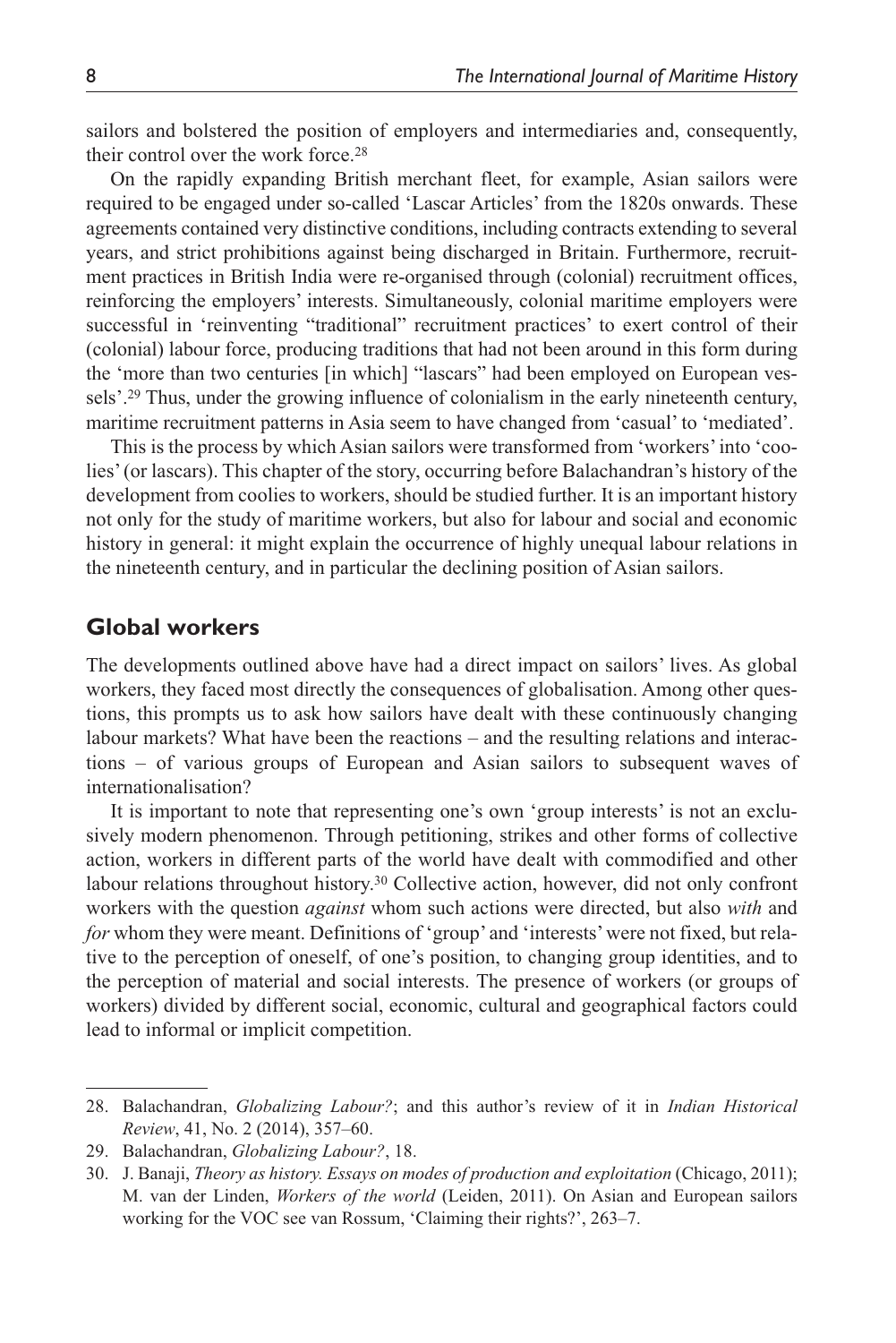Despite integrating the various maritime labour markets, the presence of European and Asian sailors – and the implicit competition between different groups of workers for the same work – did not automatically lead to large-scale (racial) conflicts. Competition between groups seems to have become explicit only later, and seems to have been related to two important historical factors. First, the destructive effects of colonialism on (maritime) labour markets, actively breaking down well-established norms and undermining the position of colonial workers, transforming them from 'worker' into 'coolie'. Second, the creative and destructive effects of mass ideologies – in this case colonialism – creating colonial 'subjects', who are made into 'cheaper', 'inferior' and 'less capable' workers. Class ideology creates a clear division between workers and employers, pushing for solidarity amongst divided groups of workers; but at the same time it brings into question the role of groups of workers that might obstruct this struggle.

#### **Strategies and conflict**

Two important questions remain here. First, why did this explicit attention to the problem of global competition, created *in* an increasingly connected labour market and *on* increasingly unequal conditions, only spark off in the 1910s and 1920s? More directly, in framing responses to it, was racism really the only answer?

Although European and Asian sailors worked together on the same ships and clearly co-existed in the same labour markets from the sixteenth century onwards, and although colonial intervention and regulation radically altered their respective positions in the earlier nineteenth century, it was only the *dilemma of organisation* introduced by the new wave of class consciousness and collectivism towards the end of the nineteenth century that made the relations between these groups of sailors an explicit problem.

<span id="page-9-0"></span>In the Dutch case, attempts to control and improve working conditions for seamen were initiated by unions around 1900. By this time the Amsterdam-based syndicalist sailors' union *Algemene Nederlandse Zeemansbond* (ANZB, 1900)**[\[AQ: 2\]](#page-0-4)** posited and tried to maintain a standard of employment conditions labelled as the 'Amsterdamse voorwaarden'. These were not yet – as happened after 1911 – agreements between employers and workers' organisations, but informal standards that had to be maintained through continuous direct bargaining by seamen at the point of recruitment. The need to maintain these conditions not only required union men to keep a close eye on seamen's engagement, but also simultaneously created a division between the 'ingroup' of men that could be reached, mobilised and controlled, and the 'outgroup' that could not be prevented from signing on for lower wages or inferior working conditions, effectively breaking the so-called Amsterdam conditions. Competition between groups of sailors therefore became *explicit* rather than *implicit*, drawing new lines of conflict between *organised* and *unorganised* sailors.31

<span id="page-9-1"></span>At first, the Dutch syndicalist Amsterdam sailors' union and the 'modernist' rival in Rotterdam, *Rotterdamsche Zeemansvereeniging Volharding* (Volharding, 1909) $[AA:3]$ , focused on the 'threat' from unorganised sailors in general, specifically targeting groups such as fishermen, sailors from the 'islands', urban poor and European foreign sailors (mainly Germans). From 1911, however, the active

<sup>31.</sup> This is studied in detail in Van Rossum, *Hand aan Hand*.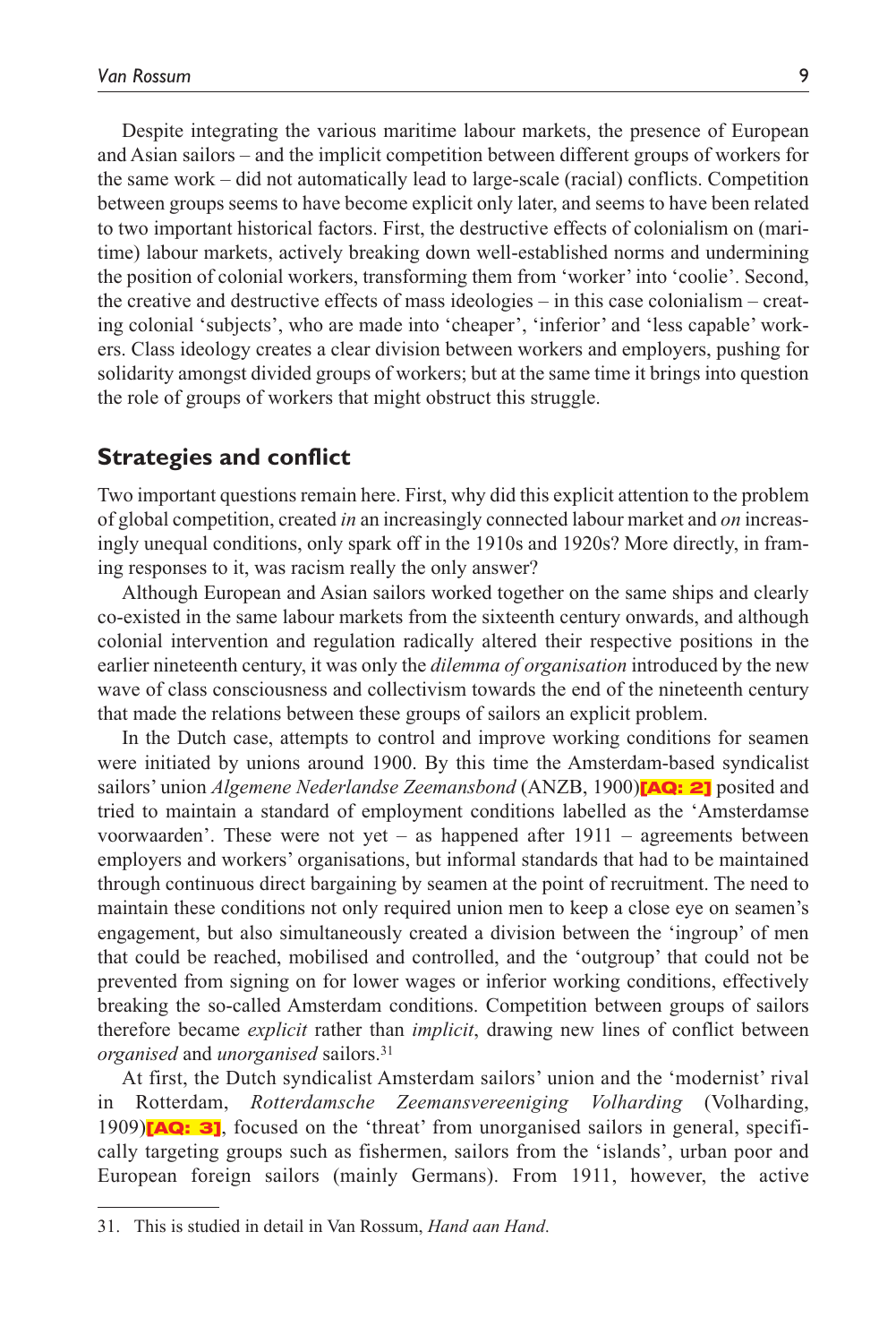employment of Asian sailors by shipping companies to break union solidarity shifted attention to Asian sailors, who now became the most visible and targeted 'outgroup' and 'threat'.

Class ideology created a clear division between workers and employers, but at the same time problematised the role of groups of workers that did not (yet) organise or participate in this struggle. Colonialism, at the same time, had made Asian sailors into colonial 'subjects', who were paid less and were perceived to be 'inferior' and 'less capable' workers. The colonial and global capitalist nexus pushed Asian sailors into a specific position.

The consequent *explicit* competition between Asian and European sailors resulted in two distinct coping strategies. European labour unions, especially the ones with a socialdemocratic signature/character, opted for nationalist strategies in which Asian seamen were cast in the role of obstructers of Europe's more 'developed' class struggle. This resulted in explicitly racist campaigns against Chinese and Indian sailors in the 1920s.32 Through political alliances between 'modernist' unions and social-democratic political parties, attempts were made to introduce new health and safety regulations that would make it more difficult for foreign, especially Asian, seamen to work on European vessels. In some cases, the plea was heard to exclude non-European sailors from the fleet.

Other groups, often revolutionary organisations of European and Asian sailors, opted for the opposite strategy of internationalist solidarity by attempting to cultivate links between the two groups. International centres for seafarers irrespective of nationality and race set up in important port cities such as Rotterdam and Hamburg. In the principal Dutch port cities, Rotterdam and Amsterdam, radical European union leaders also tried to bridge the divide by directly contacting and organising Chinese and Javanese sailors. In the second half of the 1920s, these attempts were outpaced by initiatives aimed at selforganisation by Asian sailors and organisers, such as the communist Indonesian sailors' union *Sarikat Pegawei Laoet India* (SPLI).33

The conflicts created by the employment of these different strategies reverberated until the Second World War. The war quickly disrupted this landscape in which nationalist and even racist strategies of exclusion were mainly employed by social-democratic unions and parties, while revolutionary and communist organisations aimed at more internationalist strategies of inclusion. After the war, the scene changed again, drastically, as the result of decolonisation, changing regulation, but also maritime industries going footloose through the construction of the flags of convenience.

### **Conclusions – global forces, global fears**

Forces of globalisation reshaped the maritime landscape of the North Sea region long before globalisation accelerated through the rise of steam shipping and global

<sup>32.</sup> Van Rossum, *Hand aan Hand*; Laura Tabili, 'The Construction of Racial Difference in Twentieth-Century Britain: The Special Restriction (Coloured Alien Seamen) Order, 1925', *Journal of British Studies*, 33, No. 1 (1994), 54–98; Wubben, *Chinezen en ander Aziatisch ongedierte*.

<sup>33.</sup> Van Rossum, *Hand aan Hand*.